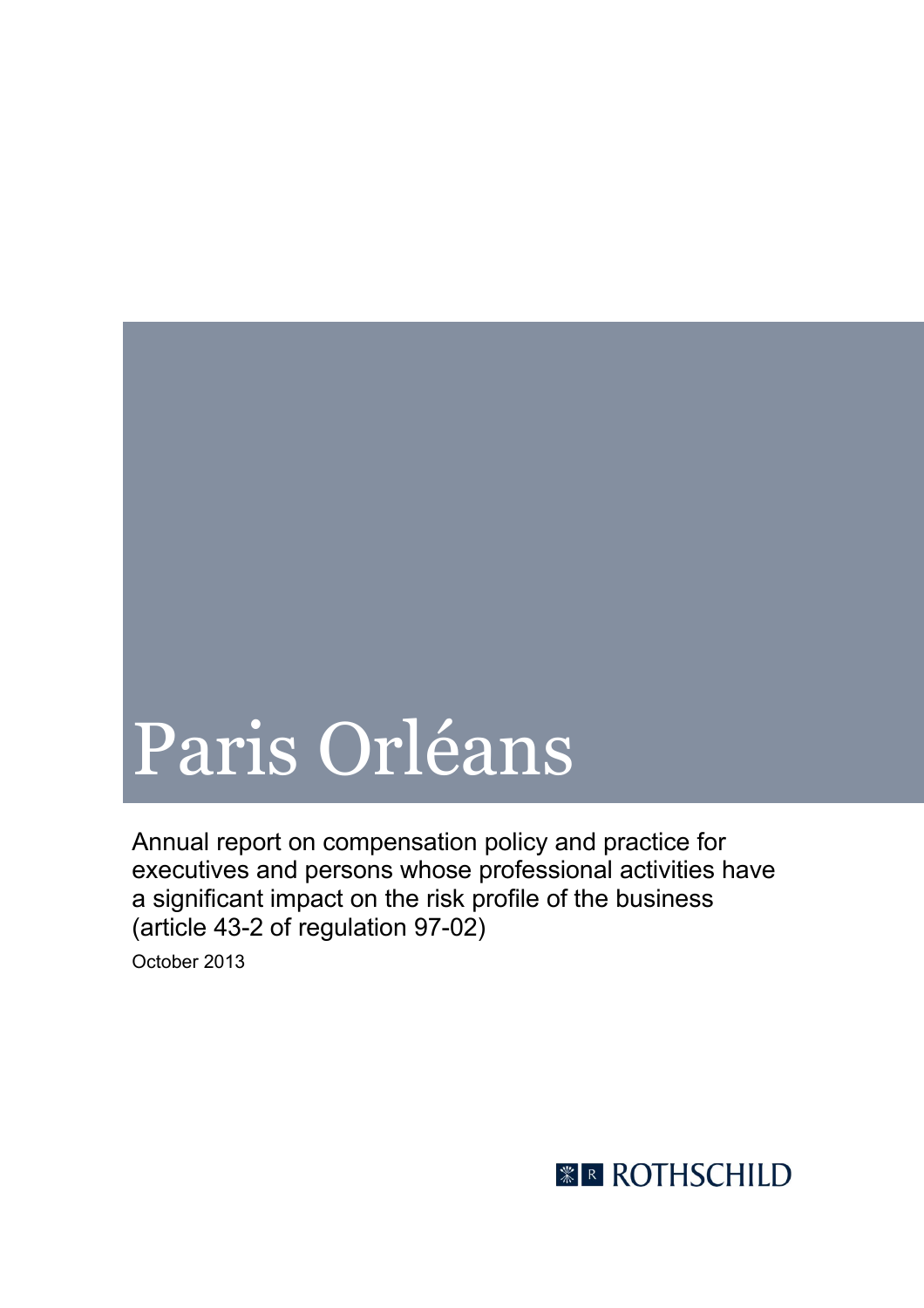# **Contents**

| 1. | Introduction                                                     | 3  |
|----|------------------------------------------------------------------|----|
|    | 2. Decision-making process for remuneration policy               | 4  |
|    | 3. The link between pay and performance                          | 6  |
|    | 4. Design and structure of remuneration                          | 7  |
|    | 5. Remuneration expenditure for the Group's Regulated Population | 9  |
| 6. | Transparency and control of compensation policies                | 11 |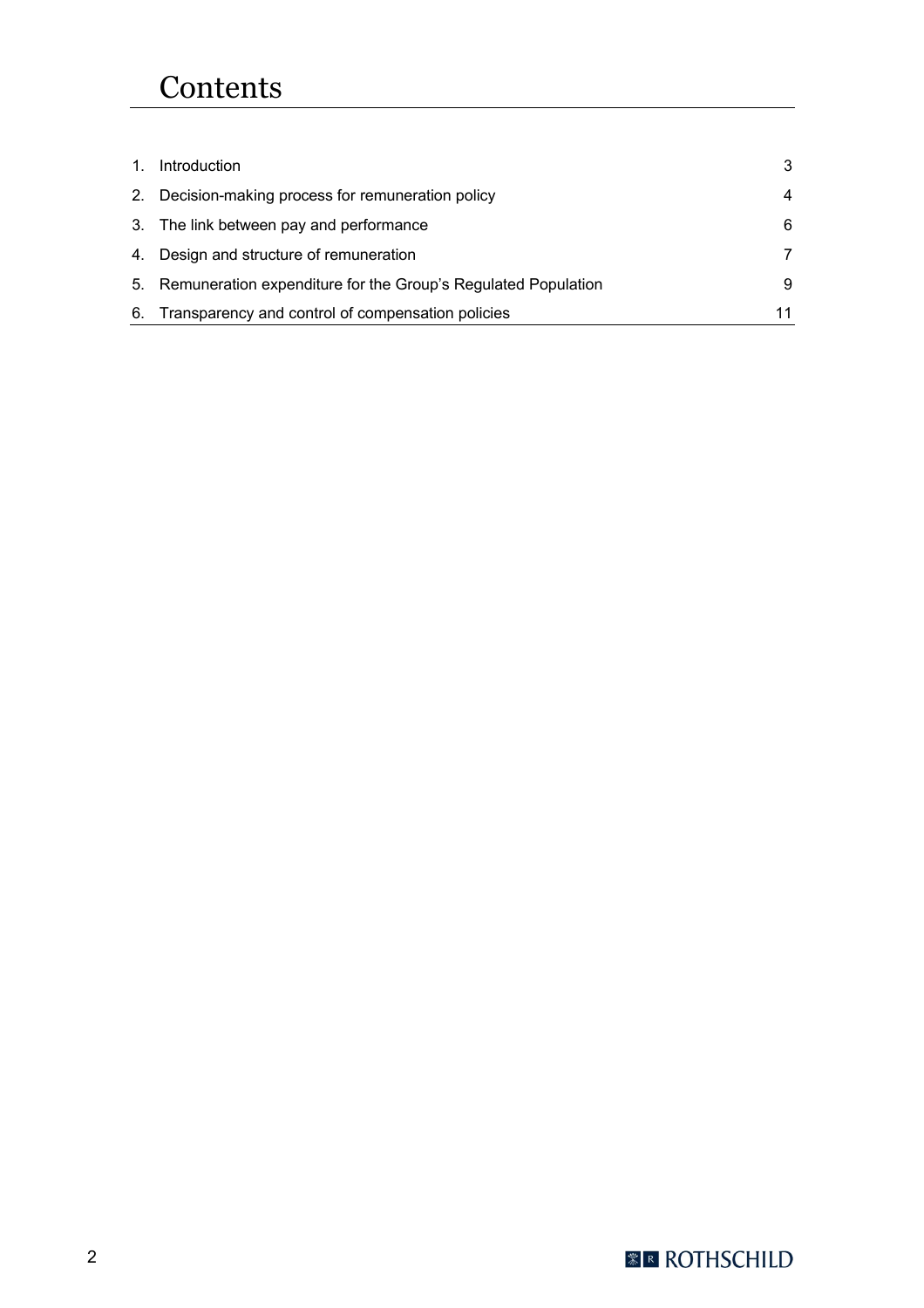# 1. Introduction

The following disclosures have been prepared in compliance with Article 43-2 of Regulation 97- 02.

During 2012 the Group operated with two Remuneration Committees, one at a RCH sub-group level and the other, as a result of the operation of a different fiscal year, at a RCB sub-group level. It was the RCH and RCB Remuneration Committees ("the Group's RemCos") that approved all compensation policy decisions during 2012 and therefore the remainder of this document focuses on their decision making processes, composition and mandates as appropriate.

The Group has established a PO Remuneration and Nominations Committee in early 2013 as one of the many organisational and administrative changes following on from the Group reorganisation in summer 2012. This Committee, composed of members of the Supervisory Board, reports to the Supervisory Board for determining the broad policy framework for the remuneration of the PO Group from 2013 onwards.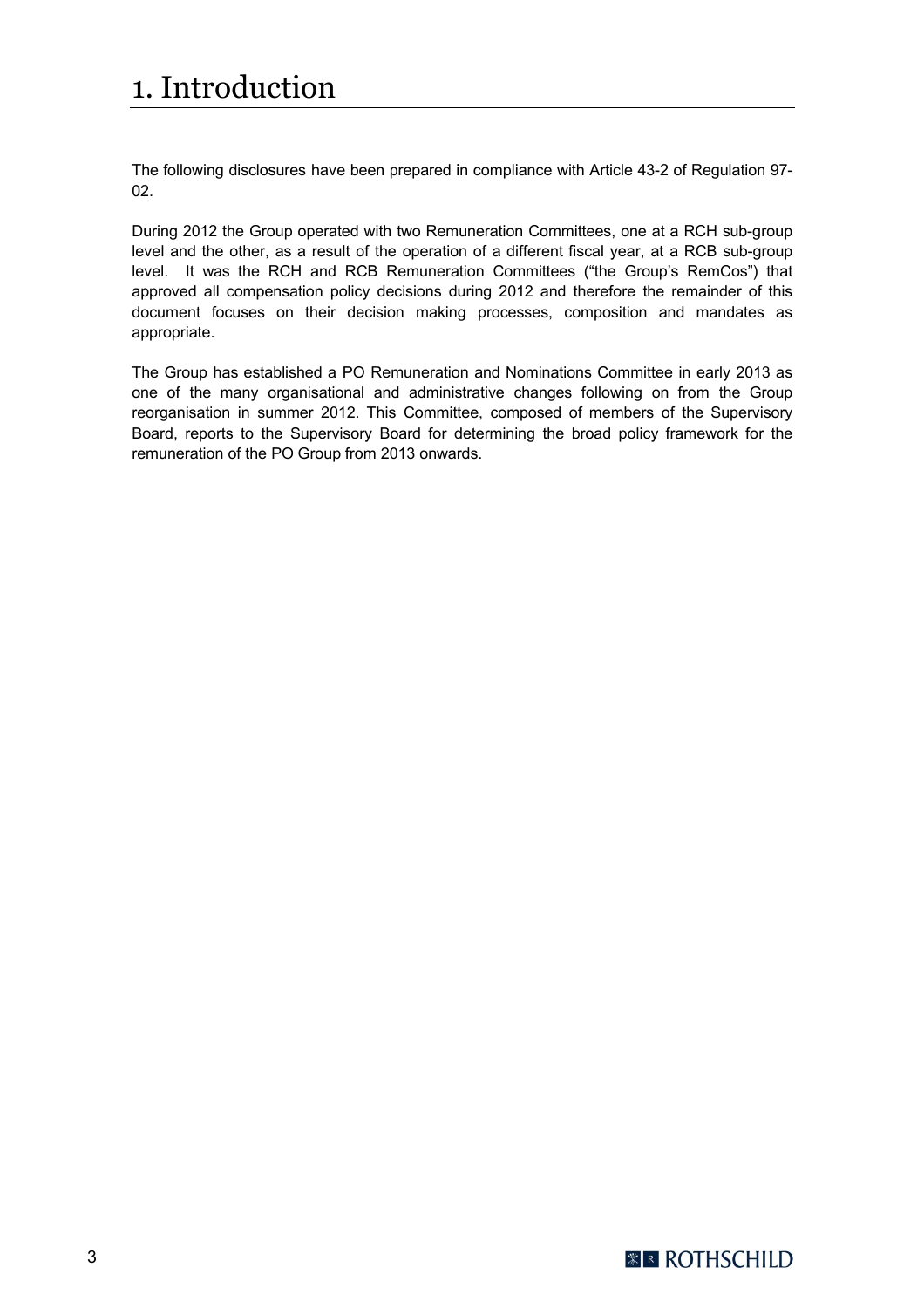# 2.Decision-making process for remuneration policy

The Group's RemCos met regularly during 2012 to set the principles and parameters of their remuneration policies and to periodically review their adequacy and effectiveness.

Within the authority delegated to them, the Group's RemCos were responsible for:

- i. reviewing the proposals submitted by business divisions regarding fixed and variable compensation with absolute discretion to adjust fixed compensation proposals and both the bonus pool and individual payments; and
- ii. reviewing and agreeing the broad policy framework for the remuneration of senior employees, including Code Staff within NMR Group and Rothschild Wealth Management (UK) Limited ("RWM") and the Regulated Population within RCB.

There were three meetings of the RCH Remuneration Committee and one meeting of the RCB Remuneration Committee in relation to the financial year ended 31 March 2012 and 31 December 2012 respectively. The Group's RemCos reported to their respective Management Boards on their activities.

The members of the RCH Remuneration Committee in the financial year ended 31 March 2012 were Baron David de Rothschild, Baron Eric de Rothschild, Sylvain Hefes, Mark Evans and Peter Smith.

The members of the RCB Remuneration Committee in the financial year ended 31 December 2012 were Baron David de Rothschild, Sylvain Hefes, Paul Barry, Agnès Chenard, Alain Cornu-Thenard, Jean-Louis Laurens and Olivier Pécoux.

Sylvain Hefes was the chairman of both Committees.

No Group employee was permitted to participate in discussions or decisions of either Committee relating to his or her remuneration.

## **a. External consultants**

The Group's RemCos work during the year was supported by independent professional advice on remuneration issues from external consultants, PwC and McLagan with whom the Group Human Resources Director, Paul Barry, collaborated in providing advice on the implications of remuneration policy on risk and risk management.

#### **b. Role of the relevant stakeholders**

The Group's RemCos took full account of the strategic objectives of the Group in setting remuneration policy and were mindful of their duties to shareholders and other stakeholders. The Committees sought to preserve shareholder value by supporting the effective retention and motivation of employees.

## **c. Regulated Population criteria**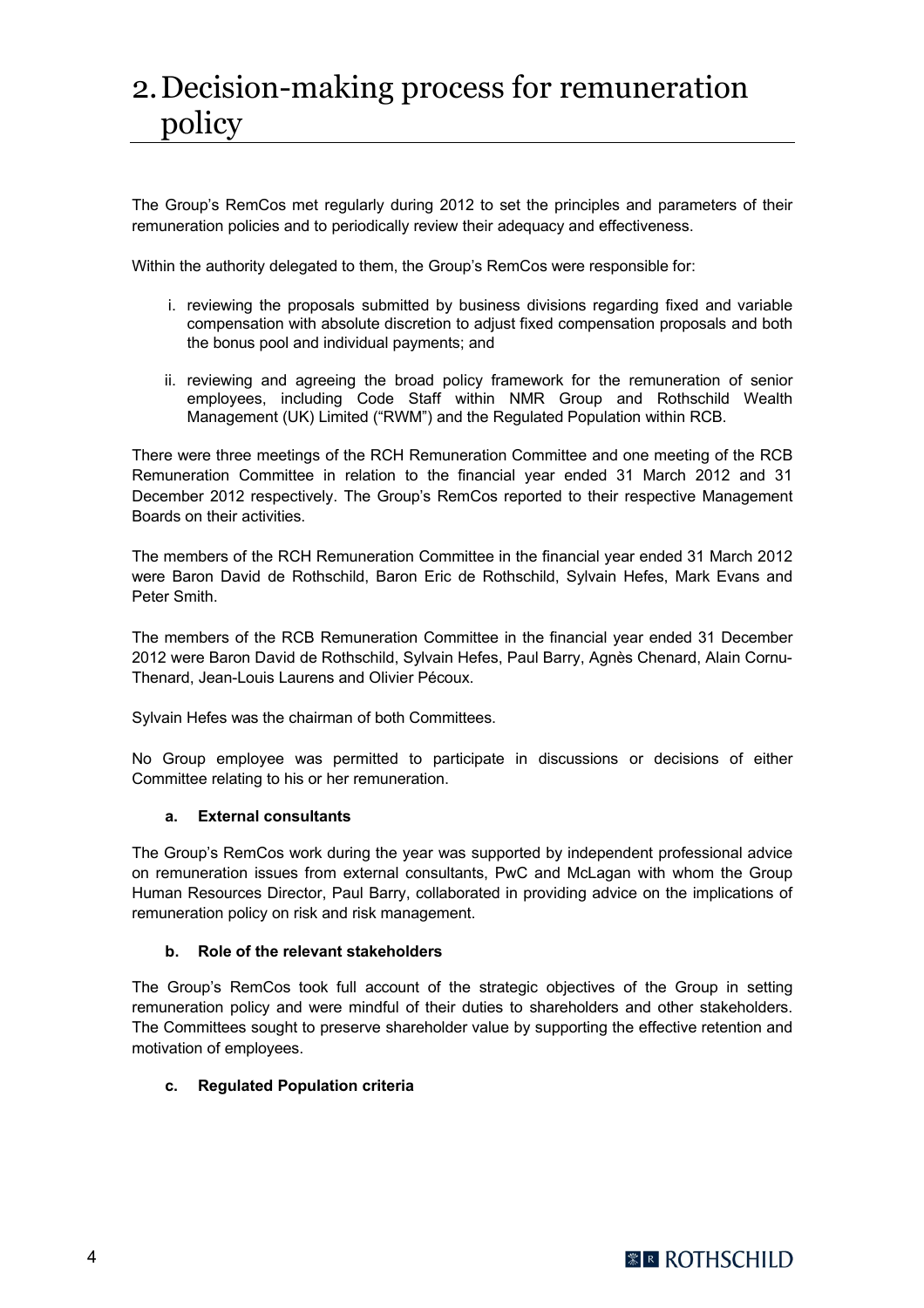The following groups of employees were identified in 2011 as meeting the FSA's criteria for the Regulated Population (Code Staff) in NMR Group and RWM:

- i. Employees registered with the FSA in a Significant Influence Function where appropriate in accordance with their role;
- ii. Members of the RCH Group Management Committee and other individuals who had responsibility for the management and supervision of a significant business unit of NMR Group or of RWM;
- iii. Risk takers individuals who were in a position to have a material impact on the risk profile of NMR Group or RWM;
- iv. Heads of control functions; and
- v. Anyone whose professional activities are deemed to have a potential material impact on NMR Group or RWM's risk profile and who was in the same remuneration bracket as individuals in (i) to (iv).

The following groups of employees were identified in 2012 as meeting the ACP's criteria for Regulated Population in RCB:

- i. Members of the executive body including "*dirigeants responsables*", in a commandite structure these are the *gérants* and *associés gérants* of RCB and subsidiaries incorporated as general partnerships;
- ii. Risk Takers individuals who are responsible for controlling the risks in each of the businesses or who are able to commit/sign on behalf of RCB and subsidiaries incorporated as general partnerships;
- iii. Heads of Control functions; and
- iv. Anyone whose professional activities are deemed to have a potential material impact on RCB's risk profile and who was in the same remuneration bracket as individuals in (i) to (iii).

#### **d. Control Functions**

Employees engaged in control functions are independent from the business units they oversee and have appropriate authority.

Where control staff were embedded in the business, oversight of remuneration was provided by the head of the control function and, as for independent control functions, remuneration proposals were reviewed by the HR Director.

The remuneration of the most senior officers in the Risk and Legal & Compliance functions as well as the Group Finance Director and HR Director was directly overseen by the Group's RemCos.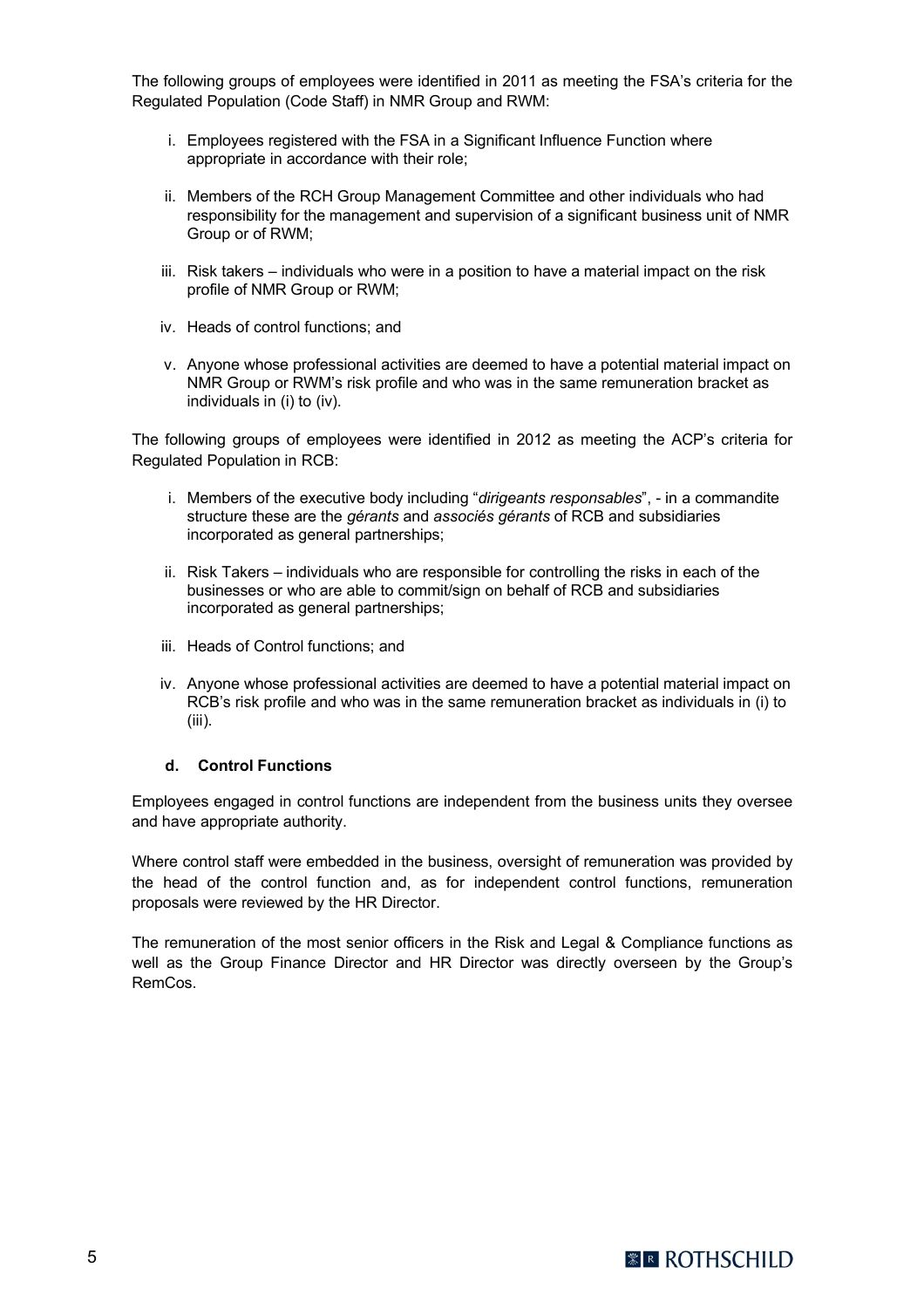# 3.The link between pay and performance

Remuneration is made up of fixed pay (ie salary and cash allowances) and incentive pay (annual bonus awards).

Annual bonus awards are designed to reward performance in line with the business strategy, objectives, values and long term interests of the Group while taking account of their risk appetite.

Individual bonus awards reflect individual performance which is assessed through the Group's annual performance processes.

There was strong central oversight of bonus pools and individual awards. Overall annual compensation expense is reviewed every year by the Group's RemCos. There was clear individual differentiation to ensure that the best performers were rewarded appropriately and in the financial years ended 31 March 2012 and 31 December 2012 a number of staff received nil bonus awards.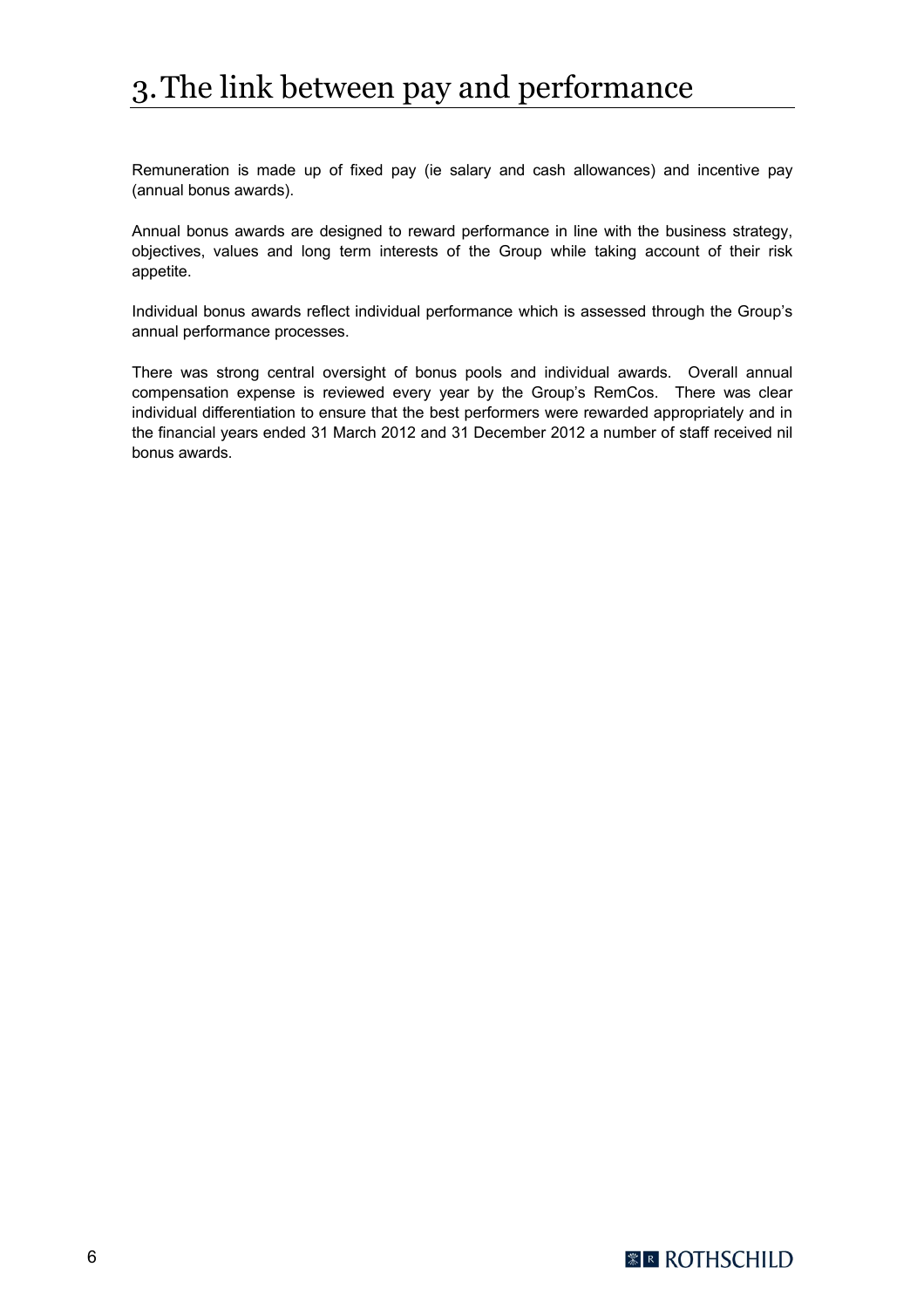#### **a. Fixed compensation**

All staff receive fixed remuneration (executives/staff) or fees (non-executives) to reflect their role, market value and level of responsibility. The structure of the remuneration package is such that the fixed element is sufficiently large to enable the Group to operate truly flexible bonus policies.

#### **b. Annual Incentives**

#### *Rationale and eligibility criteria*

All staff, with the exception of non-executive directors, were eligible to participate in the Group's discretionary annual bonus schemes.

#### *Performance Measurement*

Performance was central to the determination of annual incentive pools and individual awards. Incentive pools were set having regard to a number of performance measures including revenues, pre-compensation profit and appropriate levels of shareholder return and bearing in mind market conditions, general economic conditions, market remuneration trends and staff retention.

Where appropriate the measurement of performance used to set bonus pools took account of the return to shareholders (and for 2013 will be improved to take account of return on capital as well) and liquidity requirements and included adjustment for current and potential risks as follows:

- i. Financial performance measures are after the deduction of the full impairment of financial instruments and other assets where under the business units control;
- ii. Management accounts include full provision for all compensation costs whether deferred or current;
- iii. Any significant contingencies are drawn to the attention of the RemCo;
- iv. With respect to receivable advisory fees, the collectability of the fee is highlighted if the fees are material in the determination of the bonus pool; and
- v. Where necessary, the Group's Finance Director, Risk Director, and Legal and Compliance Director highlight any risk positions which the Group RemCos should take into account when setting bonus pools.

Fees are included in a financial period's results when they have been earned.

Individual performance assessment took into account financial measures and non-financial measures such as contribution measured against pre-set personal and technical competencies, effective risk management, and compliance with the regulatory system and behaviours that supported the Group's values.

*Deferral, vesting and non-cash awards*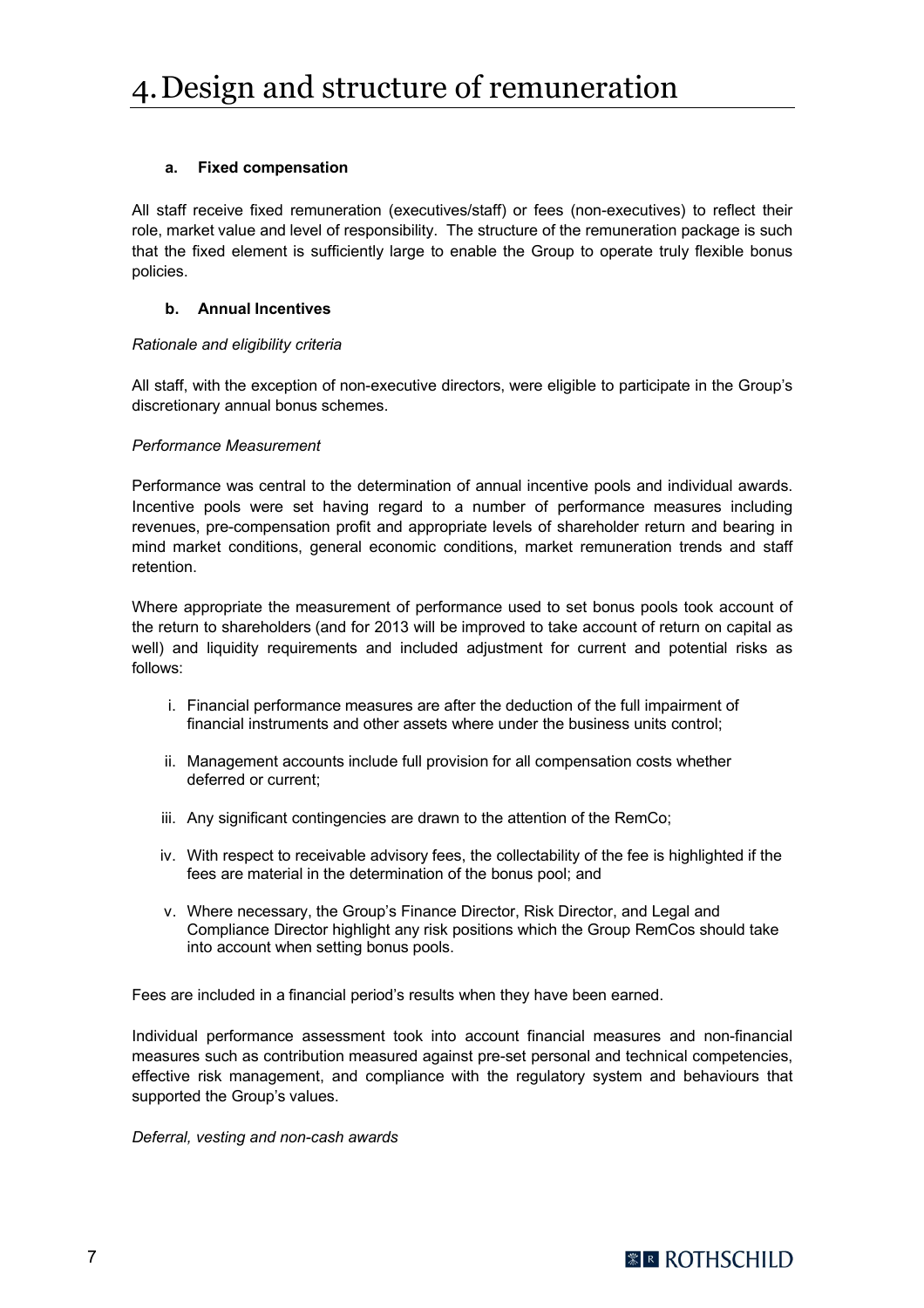In the years ended 31 March 2012 and 31 December 2012, the Group Remuneration Policy provided that a proportion of the variable remuneration awards made to executive staff in the Group were deferred over three years subject to seniority and a threshold being exceeded.

A proportion of variable remuneration was awarded to "non-de minimis" NMR Group Code Staff in the form of non-cash awards.

#### *Guaranteed bonuses*

In exceptional circumstances guaranteed bonuses are awarded either

- i. in the context of hiring new employees and limited to the first year of service; or
- ii. to current employees when needed to reduce business risks where a business is being reorganised, restructured or closed and the services of an individual are required for defined periods while the risks of the business are being managed

#### *Carried Interest*

Selected employees subscribe for carried interest shares in the private equity funds established by PO as part of its Merchant Banking business.

These arrangements are designed to align employees who work in the Merchant Banking business to the risks of the investments which they manage.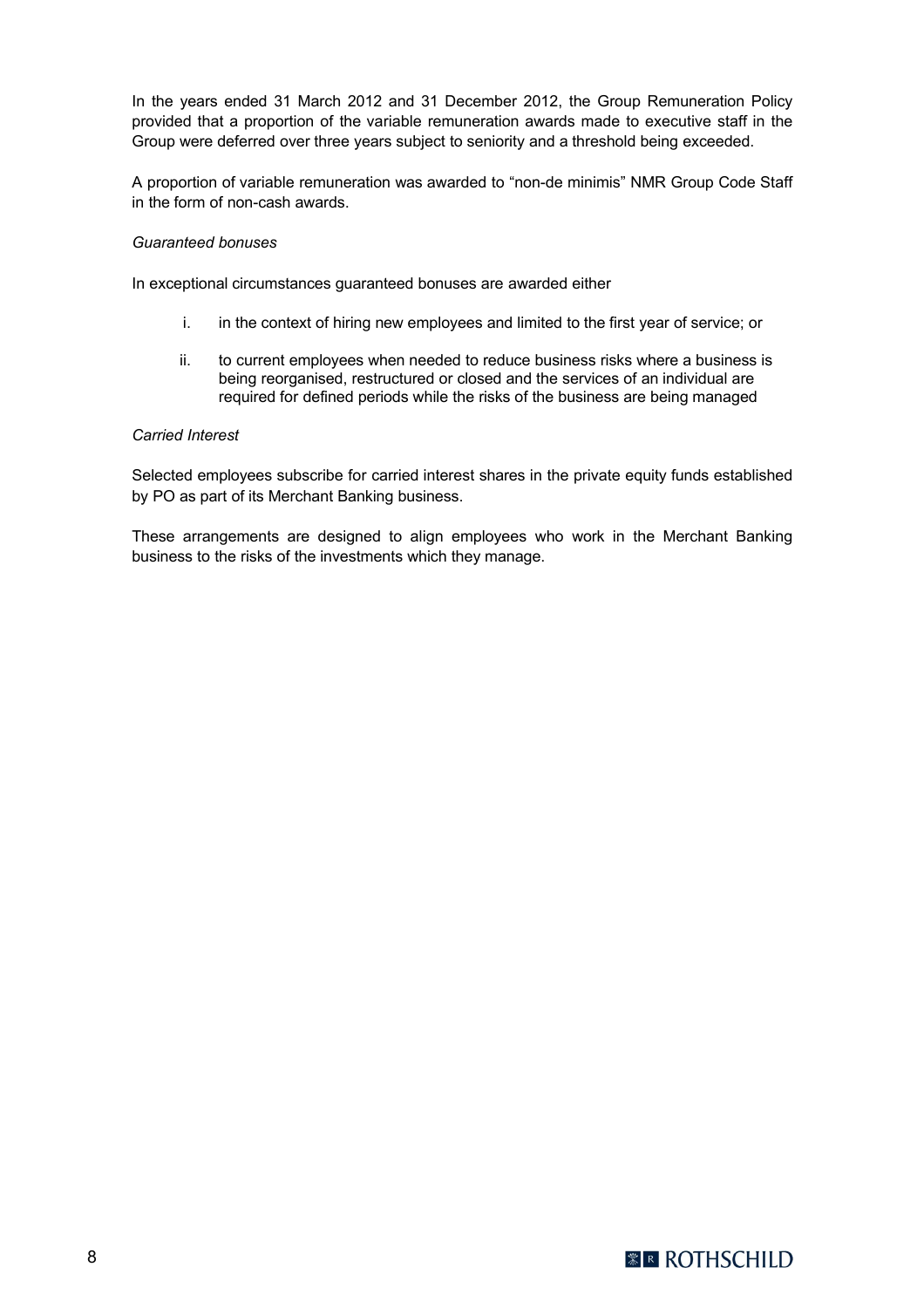# 5.Remuneration expenditure for the Group's Regulated Population

## **a. Breakdown of Remuneration awarded in 2012\***

|       | Number of     | Total        | <b>Fixed</b> | Variable     |
|-------|---------------|--------------|--------------|--------------|
|       | <b>People</b> | Remuneration | Remuneration | Remuneration |
| Total | 59            | € 32,139,413 | € 13,770,325 | € 18,369,089 |

## **b. Breakdown of Variable Remuneration awarded in 2012\***

|       | <b>Non Deferred Variable</b><br><b>Remuneration</b> |                    |             | <b>Deferred Variable Remuneration</b> |
|-------|-----------------------------------------------------|--------------------|-------------|---------------------------------------|
|       | Cash                                                | Non Cash<br>Awards | Cash        | Non Cash<br>Awards                    |
| Total | € 8,306,770                                         | € 2,314,573        | € 4,514,874 | € 3,232,871                           |

## **c. Outstanding Deferred Remuneration from prior years that was not paid in 2012\***

|       | <b>Vested</b> | <b>Non Vested</b> |
|-------|---------------|-------------------|
| Total | €448,500      | € 16,309,317      |

## **d. Deferred Remuneration from prior years paid in 2012\***

|              | Paid out    | <b>Reduced by Performance</b><br><b>Adjustments</b> |
|--------------|-------------|-----------------------------------------------------|
| <b>Total</b> | € 5,526,210 | €0                                                  |

#### **e. Sign on and Severance payments awarded during 2012\***

| Number of | Sign on payments made | <b>Severance payments</b> |
|-----------|-----------------------|---------------------------|
|-----------|-----------------------|---------------------------|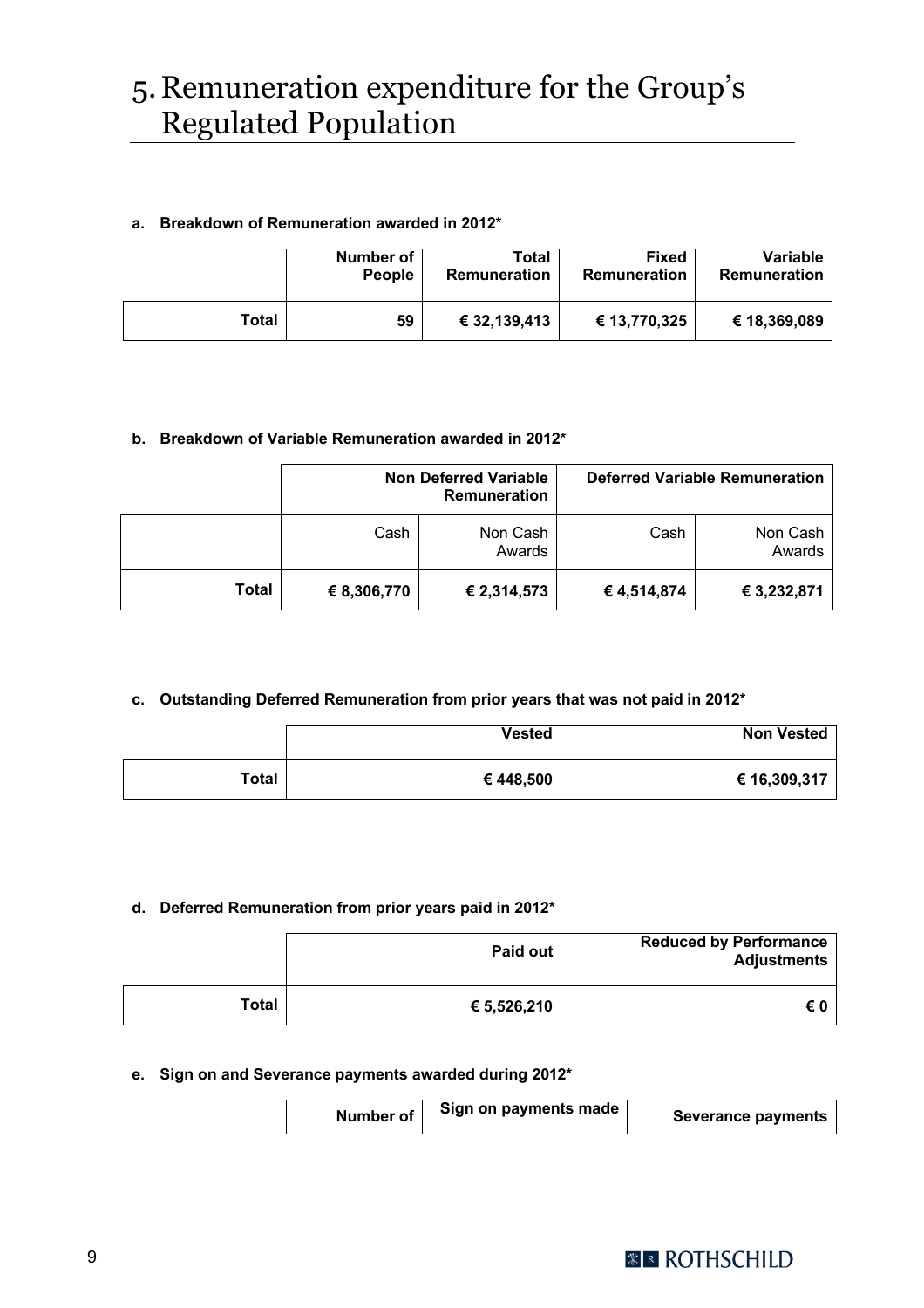|       | People |    | made     |
|-------|--------|----|----------|
| Total | -      | €0 | €410,000 |

#### **f. Severance payments guaranteed during 2012\***

|       | Number of<br>People | <b>Severance payments</b><br>awarded | <b>Highest amount awarded</b> |
|-------|---------------------|--------------------------------------|-------------------------------|
| Total |                     | €0                                   | €0                            |

\* This reflects the remuneration for Regulated Population in RCB for the calendar year 2012 and in RCH for the financial year ended 31 March 2012